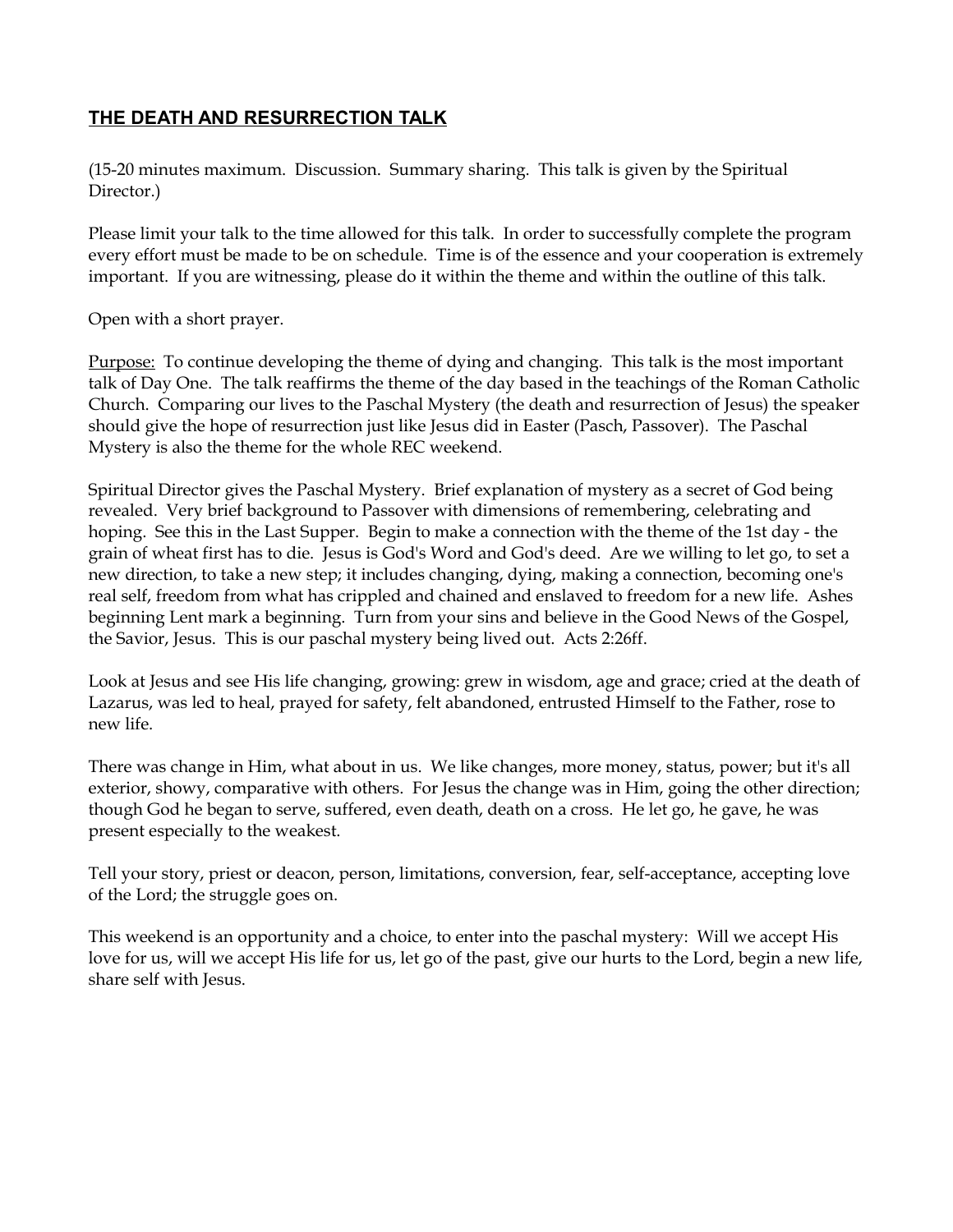Growth means change, struggle. Grow with Jesus, die to self and the past, acknowledge pain and give it to Him, rise to new life with Jesus, share self with Jesus and with others. Take a risk and meet your new Friend.

## **Points to cover in your talk:**

- A. Death and resurrection of Jesus and our own participation in this mystery.
	- 1. Suffering brings about growth and new life.
	- 2. Include your own personal witness; your "dying to self" and your struggles and hopes.
- B. Growth means a change in attitudes. We become either:
	- More loving or more indifferent
	- More concerned or more apathetic
	- More open-minded or more closed
	- More other-centered or more self-centered the choice is ours!
- C. Growth means struggle.
	- 1. We fall often but we can always rise again with God's help.
	- 2. We hurt others but we can forgive.
	- 3. We hurt ourselves but God can heal us.
- D. Residents Encounter Christ (REC)

This weekend gives us the opportunity to:

- Grow with Christ
- Die to ourselves and our past
- Embrace our pain one more time and then turn it over to God forever
- Rise into a new life with Jesus
- Go forth and share ourselves and Jesus with others.
- E. How do we grow with Jesus this weekend?
	- 1. Relax
	- 2. Forget yesterday, last week, last year and tomorrow and just live with Jesus in this moment.
	- 3. Let yourself be open and available to new possibilities.
	- 4. Take a risk meet CHRIST!

Lead the men into the table discussion of your talk, You can ask them to respond to a question and to write down that question. You can challenge them and offer them a theme related to your talk for discussion. You can provoke and stimulate the discussion in the best way you can.